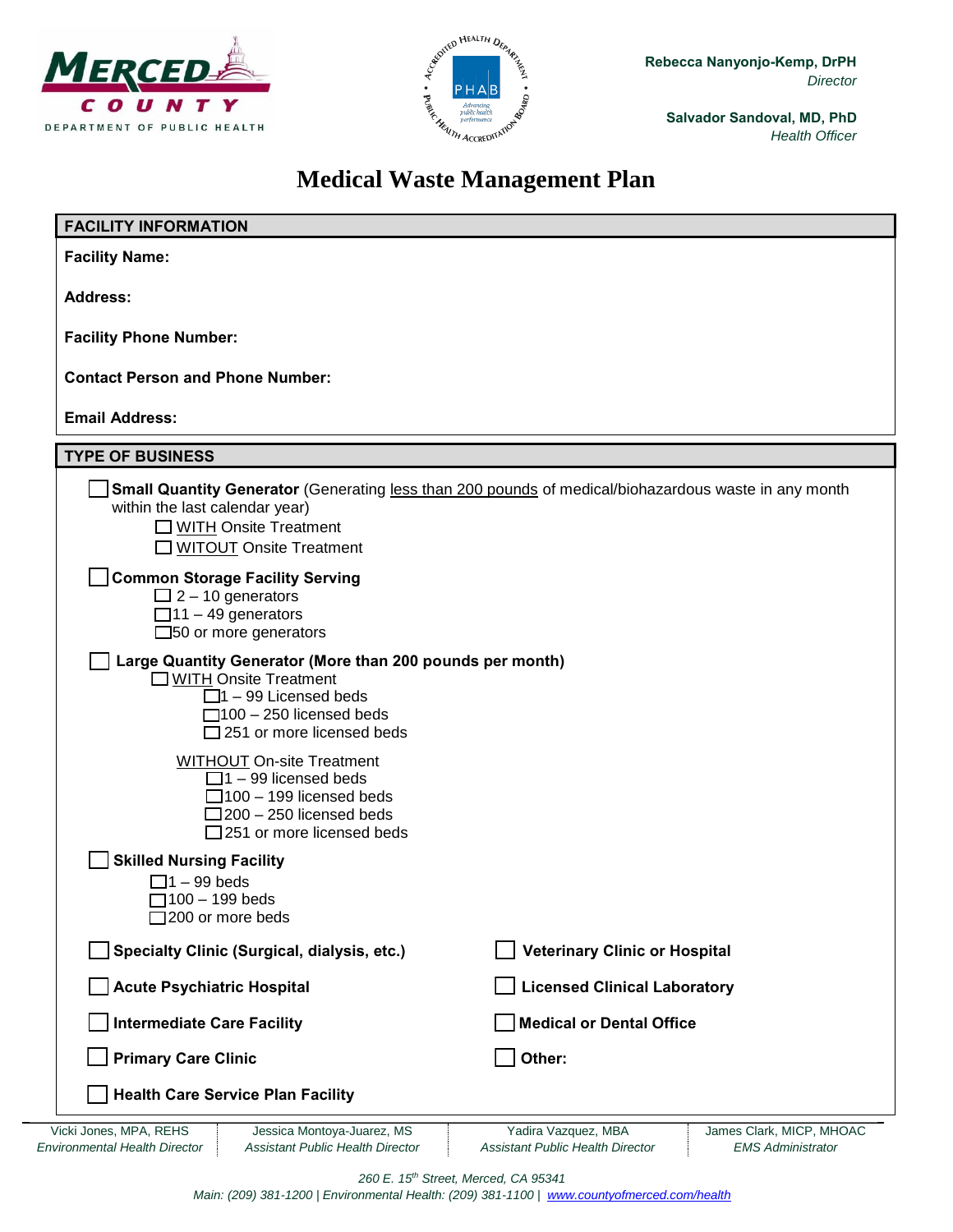| TYPES OF MEDICAL WASTE AND QUANTITY PER MONTH                                                                                                                                                                                        |                         |  |
|--------------------------------------------------------------------------------------------------------------------------------------------------------------------------------------------------------------------------------------|-------------------------|--|
| <b>Types of Medical Wastes Generated</b>                                                                                                                                                                                             | Average<br>pounds/month |  |
| <b>Fluid Blood Products</b> (This includes dressings, containers or equipment containing<br>fluid blood, fluid blood products, or blood from animals known to be infected with<br>diseases which are highly communicable to humans.) |                         |  |
| Laboratory Wastes (Specimen or biologic cultures, stocks of infectious agents, live<br>and attenuated vaccines, culture mediums, test tubes, vacuum tubes)                                                                           |                         |  |
| Sharps (Syringes, needles, blades, broken glass)                                                                                                                                                                                     |                         |  |
| <b>Contaminated Animals</b> (Animal carcasses, body parts, bedding materials)                                                                                                                                                        |                         |  |
| <b>Surgical Specimens</b> (Human or animal parts or tissues removed surgically or by<br>autopsy)                                                                                                                                     |                         |  |
| <b>Isolation Wastes</b> (Wastes contaminated with excretion, exudates or from animals<br>infected and isolated due to the highly communicable diseases as listed by the Centers<br>for Disease Control)                              |                         |  |
| <b>Trace Chemotherapeutic Wastes (Gloves, gowns, towels and I.V. solutions bags and</b><br>empty tubing, etc. contaminated with trace amounts of chemotherapeutic agents)                                                            |                         |  |
| <b>Pharmaceutical Wastes (Outdated, unused California-only regulated pharmaceuticals)</b>                                                                                                                                            |                         |  |

| <b>COMMON STORAGE FACILITY - LIST OF SMALL QUANTITY GENERATORS</b><br>(attach additional pages, if needed)<br>$\Box$ Does Not Apply |                        |
|-------------------------------------------------------------------------------------------------------------------------------------|------------------------|
| Name:                                                                                                                               | Name:                  |
| <b>Suite Number:</b>                                                                                                                | <b>Suite Number:</b>   |
| <b>Phone Number:</b>                                                                                                                | <b>Phone Number:</b>   |
| <b>Contact Person:</b>                                                                                                              | <b>Contact Person:</b> |
| Name:                                                                                                                               | Name:                  |
| <b>Suite Number:</b>                                                                                                                | <b>Suite Number:</b>   |
| <b>Phone Number:</b>                                                                                                                | <b>Phone Number:</b>   |
| <b>Contact Person:</b>                                                                                                              | <b>Contact Person:</b> |
| Name:                                                                                                                               | Name:                  |
| <b>Suite Number:</b>                                                                                                                | <b>Suite Number:</b>   |
| <b>Phone Number:</b>                                                                                                                | <b>Phone Number:</b>   |
| <b>Contact Person:</b>                                                                                                              | <b>Contact Person:</b> |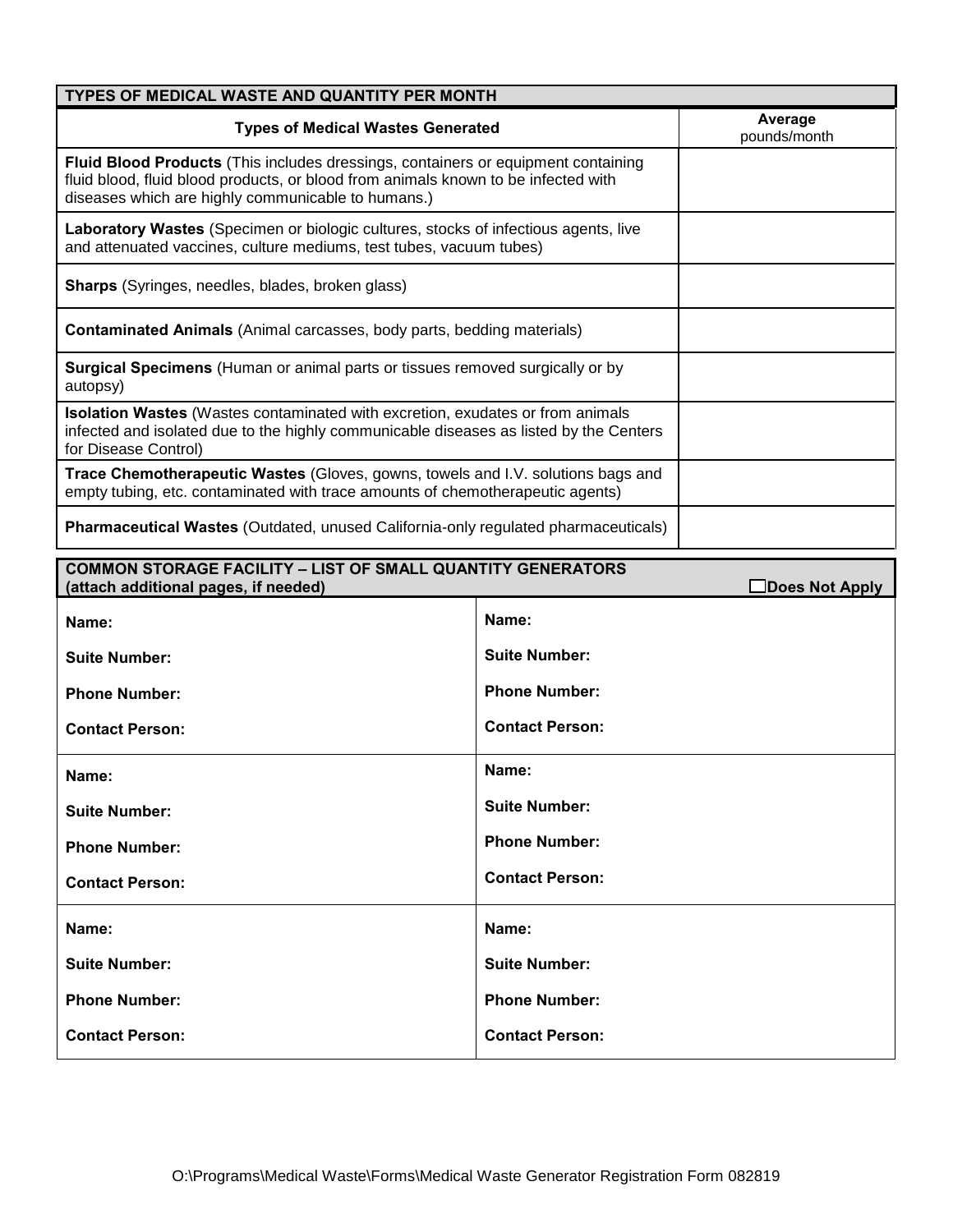| <b>MEDICAL WASTE DISPOSAL METHOD</b>                                                                                                                                                                                                                                                                                                                                                                                                                                                                              |  |
|-------------------------------------------------------------------------------------------------------------------------------------------------------------------------------------------------------------------------------------------------------------------------------------------------------------------------------------------------------------------------------------------------------------------------------------------------------------------------------------------------------------------|--|
| Picked up by a registered transporter; name and address:                                                                                                                                                                                                                                                                                                                                                                                                                                                          |  |
|                                                                                                                                                                                                                                                                                                                                                                                                                                                                                                                   |  |
|                                                                                                                                                                                                                                                                                                                                                                                                                                                                                                                   |  |
| Refer to California Dept. of Public Health website for a list of authorized haulers:<br>https://www.cdph.ca.gov/Programs/CEH/DRSEM/Pages/EMB/MedicalWaste/Transporters.aspx                                                                                                                                                                                                                                                                                                                                       |  |
|                                                                                                                                                                                                                                                                                                                                                                                                                                                                                                                   |  |
| Mailed via Mail-Back System; name:                                                                                                                                                                                                                                                                                                                                                                                                                                                                                |  |
|                                                                                                                                                                                                                                                                                                                                                                                                                                                                                                                   |  |
| Treated onsite by:                                                                                                                                                                                                                                                                                                                                                                                                                                                                                                |  |
| $\Box$ Incineration<br>]Other:<br>$\Box$ Autoclave                                                                                                                                                                                                                                                                                                                                                                                                                                                                |  |
| <b>Capacity of onsite treatment facility:</b>                                                                                                                                                                                                                                                                                                                                                                                                                                                                     |  |
| Refer to California Dept. of Public Health website for approved alternative treatment technologies:                                                                                                                                                                                                                                                                                                                                                                                                               |  |
| https://www.cdph.ca.gov/Programs/CEH/DRSEM/Pages/EMB/MedicalWaste/Alternative-Technology.aspx                                                                                                                                                                                                                                                                                                                                                                                                                     |  |
| OFFSITE TREATMENT FACILITY INFORMATION<br>□Does Not Apply                                                                                                                                                                                                                                                                                                                                                                                                                                                         |  |
| What is the business name and address of the offsite treatment facility to which your medical waste is being                                                                                                                                                                                                                                                                                                                                                                                                      |  |
| hauled, if applicable?                                                                                                                                                                                                                                                                                                                                                                                                                                                                                            |  |
|                                                                                                                                                                                                                                                                                                                                                                                                                                                                                                                   |  |
|                                                                                                                                                                                                                                                                                                                                                                                                                                                                                                                   |  |
| <b>ONSITE TREATMENT/STEAM STERILIZATION</b><br><b>∃Does Not Apply</b>                                                                                                                                                                                                                                                                                                                                                                                                                                             |  |
| In accordance with the California Health and Safety Code, Medical Waste Management Act, Section 118215(a):<br>Provide the Standard Written Operating Procedures (SOP) for biological indicators, or for other indicators of<br>adequate sterilization approved by the California Department of Public Health (CDPH) for each steam sterilizer,<br>including time, temperature, pressure, type of waste, type of container, closure on container, pattern of<br>loading, water content, and maximum load quantity. |  |
| Provide the procedures established for checking recording or indicating thermometers during each complete<br>cycle to ensure the attainment of 250 degrees Fahrenheit for a least one-half hour, depending on the quantity<br>and density of the load, in order to achieve sterilization of the entire load.                                                                                                                                                                                                      |  |
| Are the thermometers checked for calibration annually? Are records of those calibration checks maintained as<br>part of the facility's files and records for a period of two years, or for the period specified in regulations?                                                                                                                                                                                                                                                                                   |  |
| $\Box$ Yes<br>$\square$ No                                                                                                                                                                                                                                                                                                                                                                                                                                                                                        |  |
| How are each biohazard bag or sharps container that is processed on-site and sterilized indicated as having<br>attained adequate sterilization conditions?                                                                                                                                                                                                                                                                                                                                                        |  |
| □Other Method Used:<br>$\Box$ Heat-sensitive Tape                                                                                                                                                                                                                                                                                                                                                                                                                                                                 |  |
| Is the biological indicator Geobacillus Stearothermophilus, or other indicator of adequate sterilization, as<br>approved by CDPH, placed at the center of a load processed under standard operating conditions at least<br>monthly to confirm the attainment of adequate sterilization conditions?                                                                                                                                                                                                                |  |
| $\Box$ Yes<br>$\square$ No<br>□Other Indicator Used:                                                                                                                                                                                                                                                                                                                                                                                                                                                              |  |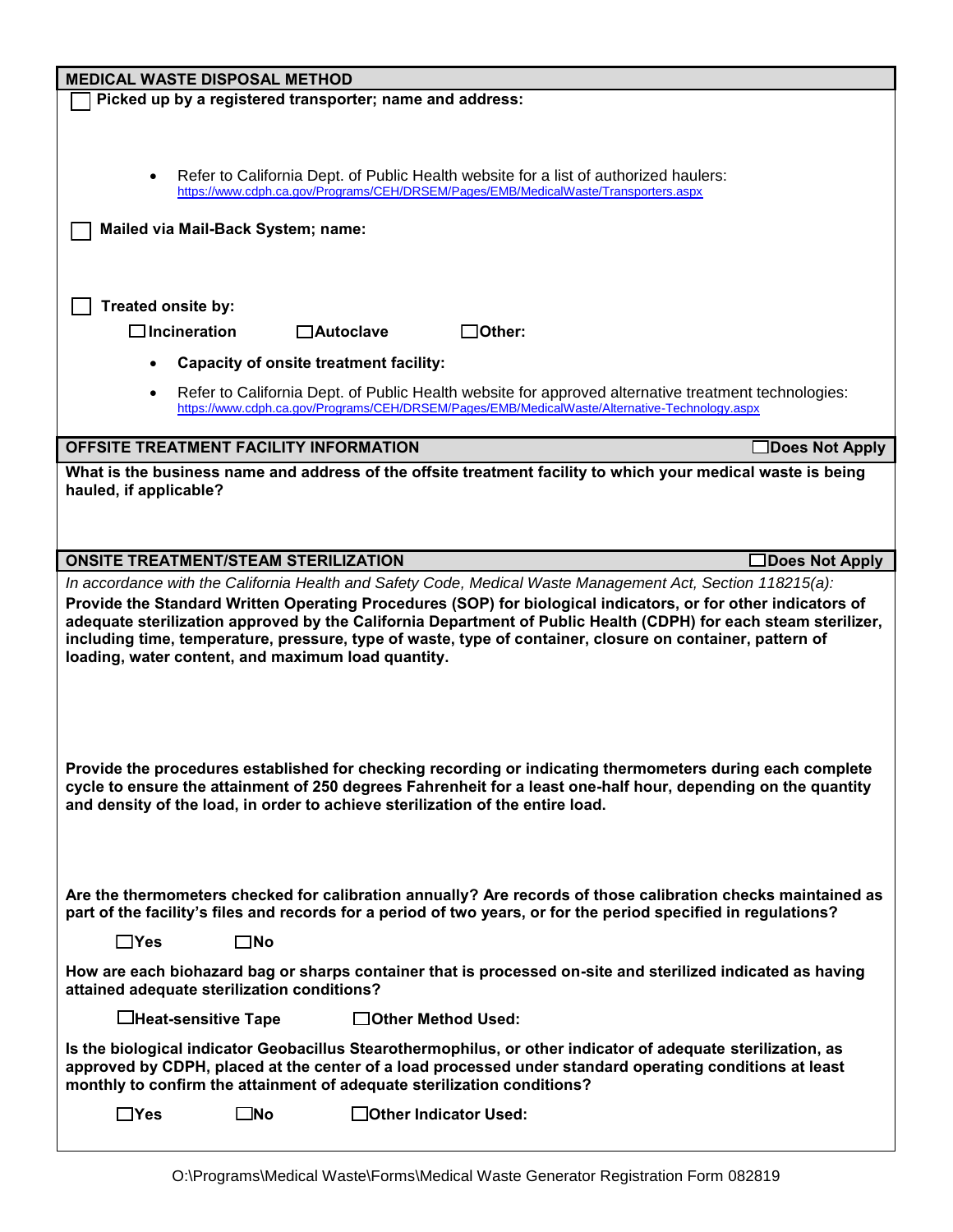| MEDICAL WASTE TREATED BY MEANS OF DISCHARGE TO THE PUBLIC SEWER SYSTEM                                                                                                                                                                                                                                                                                                                                                                                                                                                                    |                 |
|-------------------------------------------------------------------------------------------------------------------------------------------------------------------------------------------------------------------------------------------------------------------------------------------------------------------------------------------------------------------------------------------------------------------------------------------------------------------------------------------------------------------------------------------|-----------------|
|                                                                                                                                                                                                                                                                                                                                                                                                                                                                                                                                           | Does Not Apply  |
| In accordance with the California Health and Safety Code, Medical Waste Management Act, Section 118215(b):<br>Detail the methods utilized and the types of medical waste to be treated in this manner.                                                                                                                                                                                                                                                                                                                                    |                 |
| Incineration:                                                                                                                                                                                                                                                                                                                                                                                                                                                                                                                             |                 |
|                                                                                                                                                                                                                                                                                                                                                                                                                                                                                                                                           |                 |
| Steam Sterilization/Autoclave:                                                                                                                                                                                                                                                                                                                                                                                                                                                                                                            |                 |
| Alternative Technology:                                                                                                                                                                                                                                                                                                                                                                                                                                                                                                                   |                 |
|                                                                                                                                                                                                                                                                                                                                                                                                                                                                                                                                           |                 |
|                                                                                                                                                                                                                                                                                                                                                                                                                                                                                                                                           |                 |
| HANDLING PATHOLOGY AND TRACE CHEMOTHERAPY WASTE                                                                                                                                                                                                                                                                                                                                                                                                                                                                                           | Does Not Apply  |
| In accordance with the California Health and Safety Code, Medical Waste Management Act, Section 118275:                                                                                                                                                                                                                                                                                                                                                                                                                                   |                 |
| Trace chemotherapy waste shall be segregated for storage and when placed in a secondary container, that<br>container shall be labeled with the words "Chemotherapy Waste" OR "CHEMO" on the lid and sides, in order to<br>be visible from all directions. Sharps waste contaminated with chemotherapeutic agents shall be placed in a<br>sharps container with the same labeling.<br>Pathology waste shall be segregated for storage, and when placed in a secondary container, that container<br>$\bullet$                               |                 |
| shall be labeled with the words "Pathology Waste" OR "PATH" on the lid and sides, in order to be visible from<br>all directions.                                                                                                                                                                                                                                                                                                                                                                                                          |                 |
| <b>EMPTY</b> as defined in Section 117647 of the California Health and Safety Code, Medical Waste Management<br>$\bullet$<br>Act: means a condition achieved when tubing, a container, or inner liner removed from a container that<br>previously contained liquid or solid material, including, but not limited to, a chemotherapeutic agent, is<br>considered empty. The tubing, container, or inner liner removed from the container shall be considered empty<br>if it has not been emptied so that the following conditions are met: |                 |
| (a) If the material that the tubing, container, or inner liner held is pourable, no material can be poured<br>or drained from the tubing, container, or inner liner when held in any orientation, including, but not<br>limited to, when tilted or inverted.                                                                                                                                                                                                                                                                              |                 |
| (b) If the material that the container or inner liner held is not pourable, no materials or waste remains in<br>the container or inner liner that can feasibly be removed by scraping.                                                                                                                                                                                                                                                                                                                                                    |                 |
| Describe any additional procedures utilized to assure proper handling of pathology and/or chemotherapeutic<br>waste.                                                                                                                                                                                                                                                                                                                                                                                                                      |                 |
|                                                                                                                                                                                                                                                                                                                                                                                                                                                                                                                                           |                 |
|                                                                                                                                                                                                                                                                                                                                                                                                                                                                                                                                           |                 |
|                                                                                                                                                                                                                                                                                                                                                                                                                                                                                                                                           |                 |
| <b>HANDLING MIXED WASTE</b>                                                                                                                                                                                                                                                                                                                                                                                                                                                                                                               | □Does Not Apply |
| In accordance with the California Health and Safety Code, Medical Waste Management Act, Section 117730:                                                                                                                                                                                                                                                                                                                                                                                                                                   |                 |
| Mixed waste is medical waste, except for all of the following:                                                                                                                                                                                                                                                                                                                                                                                                                                                                            |                 |
| Medical waste and hazardous waste is hazardous waste and is subject to regulation as specified in the statutes<br>$\bullet$<br>and regulations applicable to hazardous waste.                                                                                                                                                                                                                                                                                                                                                             |                 |
| Medical waste and radioactive waste is radioactive waste and is subject to regulation as specified in the<br>$\bullet$                                                                                                                                                                                                                                                                                                                                                                                                                    |                 |
| statutes and regulations applicable to radioactive waste.                                                                                                                                                                                                                                                                                                                                                                                                                                                                                 |                 |
| Medical waste, hazardous waste, and radioactive waste is radioactive mixed waste and is subject to regulation<br>as specified in the statutes and regulations applicable to hazardous waste and radioactive waste.                                                                                                                                                                                                                                                                                                                        |                 |

**Provide the facility's procedures utilized to assure proper handling of mixed waste.**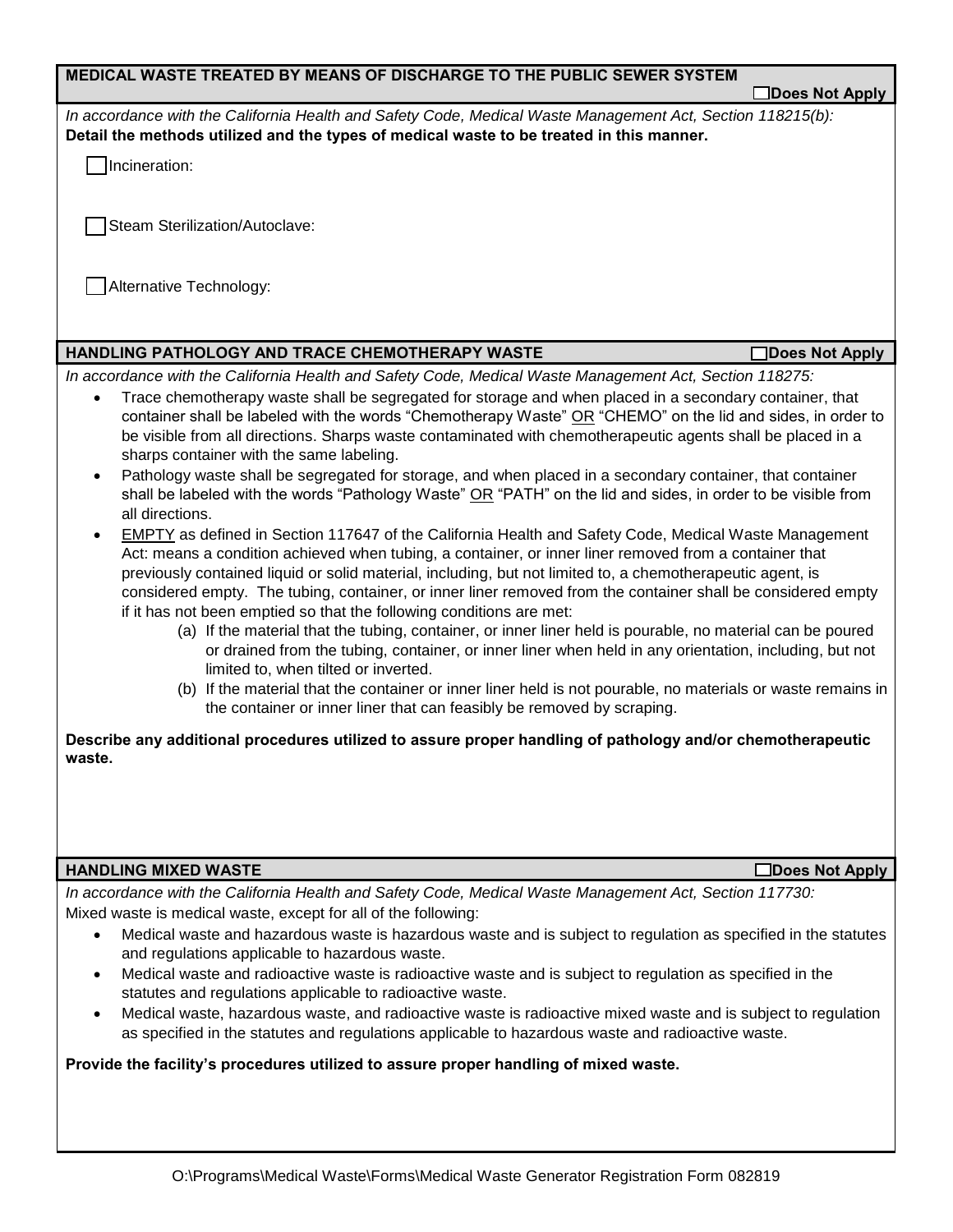# **HANDLING OR TREATMENT OF HUMAN AND ANIMAL TISSUE DOES NOT Apply**

In accordance with the California Health and Safety Code, Medical Waste Management Act, Section 117690: **Provide the procedures utilized when handling medical waste comprised of human and/or animal tissue.** 

# **MEDICAL WASTE SEGREGATION AND STORAGE INFORMATION**

*In accordance with the California Health and Safety Code, Medical Waste Management Act, Section 118275:* **How does the facility segregate and store each type of medical waste generated (includes biohazardous, sharps, pharmaceutical, pathology, trace chemotherapy, and/or trauma scene wastes)?**

# SHARPS WASTE CONTAINMENT AND STORAGE **Distribution of the CONTAINMENT AND STORAGE**

*In accordance with the California Health and Safety Code, Medical Waste Management Act, Section 118285:*

- Sharps waste must be placed in a sharps container
- Container lids must be either taped or tightly closed
- Disposed of no more than 30 days once ready for disposal
- Containers must be labeled with the words "Sharps Waste" OR with the international biohazard symbol and the word "BIOHAZARD"

# **CONTAINMENT AND STORAGE OF BIOHAZARD BAGS DOES NOT APPLY ASSESSED ASSESSED AT A REPORT OF A POINT AND REPORT**

*In accordance with the California Health and Safety Code, Medical Waste Management Action, Section 118280:*

- Biohazard bags, when full, are tied utilizing a single knot. The single knot is used to prevent leakage or expulsion of contents during all future storage and handling.
- When biohazard bags are placed in containers for storage, handling, or transportation, the containers must be rigid and have the ability to be recycled, reused, or disposed of. The containers shall be leak resistant, have tight-fitting covers, and be kept clean and in good repair. Containers shall be labeled with the words "Biohazardous Waste" OR with the international biohazard symbol and the word "BIOHAZARD," in order to be visible from all directions.

### **REUSABLE MEDICAL WASTE CONTAINERS DOES NOT APPLY ASSESSED FOR APPLYING A REUSABLE MEDICAL WASTE CONTAINERS**

*In accordance with the California Health and Safety Code, Medical Waste Management Act, Section 118295(a) and (b):*  **How does the facility routinely wash and decontaminate reusable rigid medical waste containers?**

Exposure to hot water of at least 180 degrees Fahrenheit for a minimum of 15 seconds

 $\square$  Exposure to chemical santizer with, or immersion in, one of the following minimum of three minutes:

 $\Box$ Hypchlorite solution (500 ppm available chlorine)

 $\Box$ Phenolic solution (500 ppm active agent)

 $\Box$ Iodoform solution (100 ppm available iodine)

 $\Box$ Quaternary ammonium solution (400 ppm active agent)

Other, please describe: